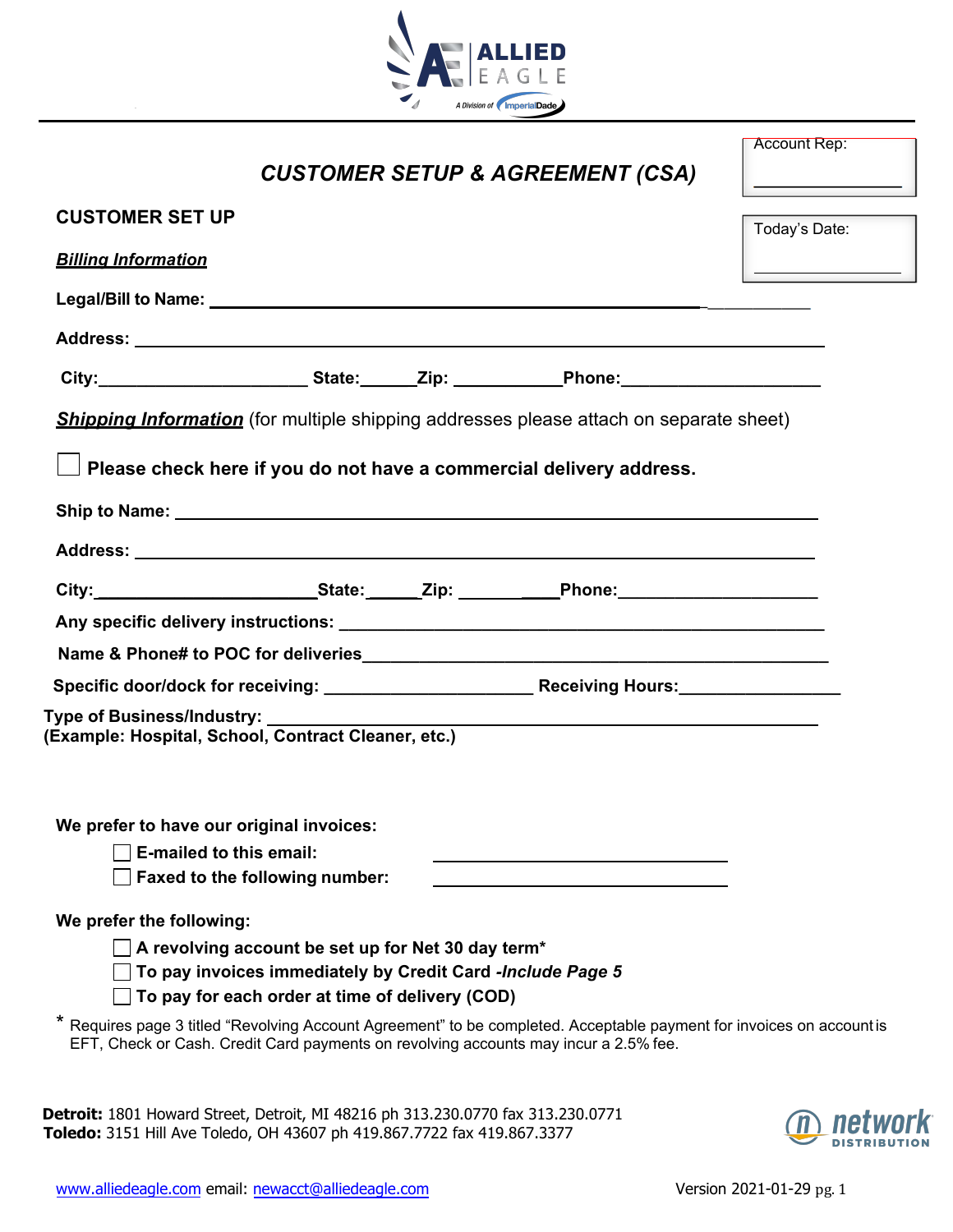

| Does your company require purchase orders:              |                                                                                                                                                                                                                                      | Yes                                        |            | ∏ No                |  |
|---------------------------------------------------------|--------------------------------------------------------------------------------------------------------------------------------------------------------------------------------------------------------------------------------------|--------------------------------------------|------------|---------------------|--|
| Do you want pricing info printed on shipping documents: | Yes                                                                                                                                                                                                                                  |                                            | ∣No        |                     |  |
| <b>Sales Tax Status:</b>                                | <sup>」</sup> Taxable<br>Nontaxable<br>(If nontaxable, please complete appropriate tax exemption certificate which is available on our website)                                                                                       |                                            |            |                     |  |
|                                                         |                                                                                                                                                                                                                                      |                                            |            |                     |  |
|                                                         | <u>CONTACTS</u>                                                                                                                                                                                                                      |                                            |            |                     |  |
|                                                         | Name/Person completing this form: Name of the state of the state of the state of the state of the state of the                                                                                                                       |                                            |            | _phone_____________ |  |
| <b>AP Contact:</b><br>(AP Contact Info is Required)     | Email order confirmation : $\Box$ Yes $\Box$ No<br>Title:                                                                                                                                                                            |                                            |            |                     |  |
|                                                         |                                                                                                                                                                                                                                      |                                            |            |                     |  |
|                                                         |                                                                                                                                                                                                                                      |                                            |            |                     |  |
|                                                         | Email: <u>Contract Contract Contract Contract Contract Contract Contract Contract Contract Contract Contract Contract Contract Contract Contract Contract Contract Contract Contract Contract Contract Contract Contract Contrac</u> |                                            |            | <b>No</b>           |  |
|                                                         | Receive Text Delivery Alerts?: Yes<br><b>Delivery Contact:</b> Email order confirmation : Yes No                                                                                                                                     |                                            |            | No.                 |  |
|                                                         | Title:                                                                                                                                                                                                                               |                                            |            |                     |  |
|                                                         |                                                                                                                                                                                                                                      |                                            |            | No                  |  |
|                                                         | <b>Email:</b> Yes Receive Email Delivery Alerts?: Yes<br>Phone: Marian Receive Text Delivery Alerts? :                                                                                                                               |                                            | Yes        | No.                 |  |
|                                                         | <b>Purchasing Contact :</b> Email order confirmation : □ Yes □ No                                                                                                                                                                    |                                            |            |                     |  |
|                                                         |                                                                                                                                                                                                                                      | Title: ___________________________________ |            |                     |  |
|                                                         | Receive Email Delivery Alerts? :                                                                                                                                                                                                     |                                            | <b>Yes</b> | No                  |  |
|                                                         | Receive Text Delivery Alerts?:                                                                                                                                                                                                       |                                            | Yes        | No                  |  |
|                                                         | Email order confirmation : $\Box$ Yes $\Box$ No                                                                                                                                                                                      |                                            |            |                     |  |
|                                                         |                                                                                                                                                                                                                                      |                                            |            |                     |  |
| <b>Phone</b><br><b>Other Contact 1:</b><br>Email:       | Receive Email Delivery Alerts? :                                                                                                                                                                                                     |                                            | Yes        | No                  |  |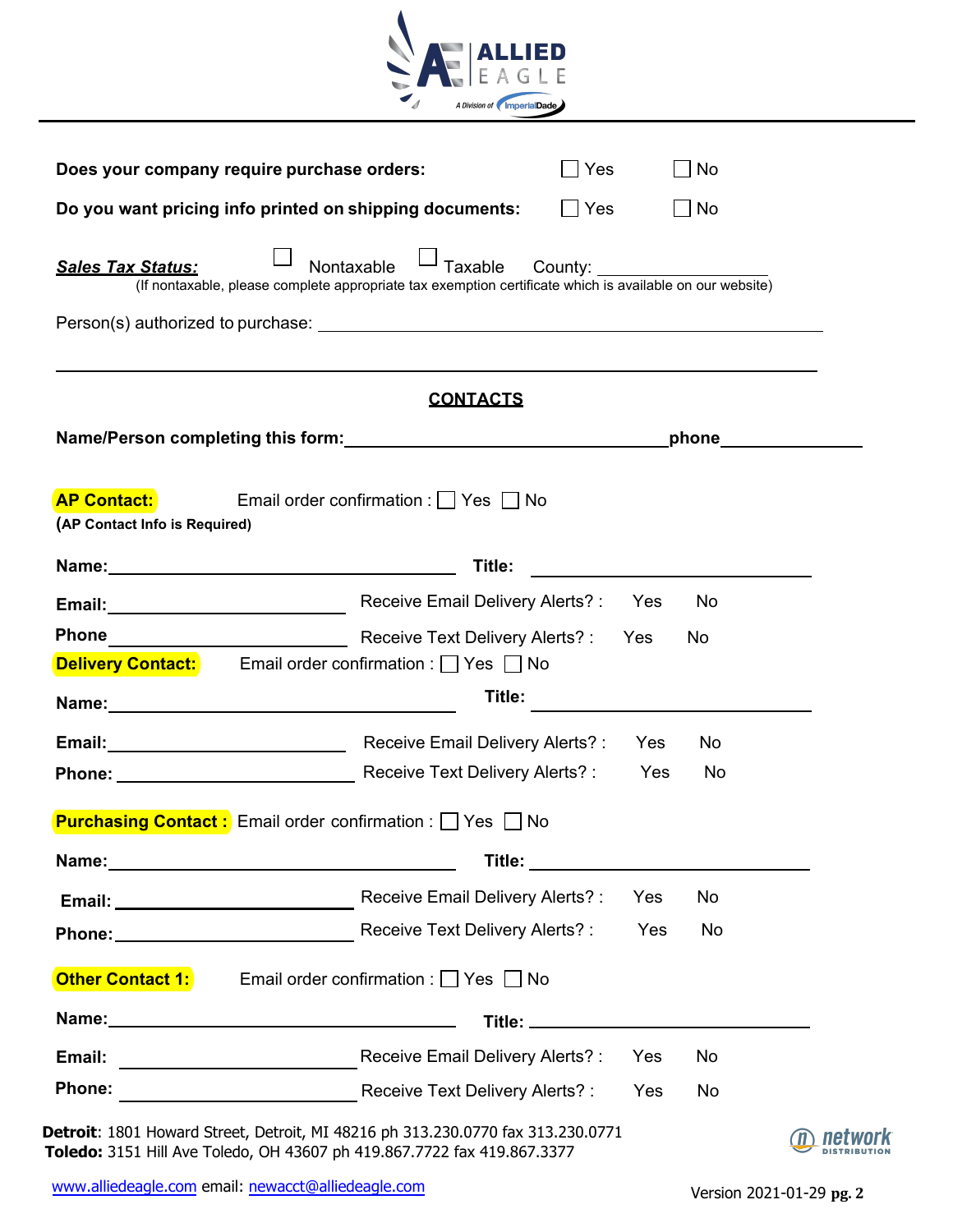

## **REVOLVING ACCOUNT AGREEMENT –**

**This page is required to be completed if you checked the box on page 1 requesting a revolving account** 

| <b>Please complete Type Of Business</b>                                                                                |                                                                                                                                                                                                                                                                                                                                                                                                                                                                                                                                                                                                                                                                                                                                                                                                                                                                                                                                                                                                              |
|------------------------------------------------------------------------------------------------------------------------|--------------------------------------------------------------------------------------------------------------------------------------------------------------------------------------------------------------------------------------------------------------------------------------------------------------------------------------------------------------------------------------------------------------------------------------------------------------------------------------------------------------------------------------------------------------------------------------------------------------------------------------------------------------------------------------------------------------------------------------------------------------------------------------------------------------------------------------------------------------------------------------------------------------------------------------------------------------------------------------------------------------|
|                                                                                                                        | Date Business Started:___________________________State of Incorporation: ___________________________                                                                                                                                                                                                                                                                                                                                                                                                                                                                                                                                                                                                                                                                                                                                                                                                                                                                                                         |
|                                                                                                                        |                                                                                                                                                                                                                                                                                                                                                                                                                                                                                                                                                                                                                                                                                                                                                                                                                                                                                                                                                                                                              |
| $\bullet$<br>name listed above.<br>٠<br>$\bullet$<br>$\bullet$<br>collection.<br>$\bullet$<br>not paid within 30 days. | I understand that I am agreeing to accept the responsibilities of having a revolving account opened in the account<br>I understand that this is a contract to pay and a failure to pay within terms constitutes a breach of contract.<br>I agree to pay all invoices within 30 days from invoice date (NET 30) for purchases made on this account.<br>In consideration of credit being extended, I agree to pay all reasonable collection costs and attorney fees, in the<br>event I fail to pay when due and our account is referred to an attorney, collection agency, or small claims for<br>I understand that I may be required to complete a Personal Guarantee for this Account. If required to do so, I<br>understand the failure to do so will result in a revolving account denial.<br>I understand and agree that a 1.5% per month service charge will be assessed to my/our account for any invoices<br>I understand and agree that there will be a \$45.00 fee for checks returned by your bank. |
|                                                                                                                        | I have read, understand, and agree to the terms listed above.                                                                                                                                                                                                                                                                                                                                                                                                                                                                                                                                                                                                                                                                                                                                                                                                                                                                                                                                                |
|                                                                                                                        |                                                                                                                                                                                                                                                                                                                                                                                                                                                                                                                                                                                                                                                                                                                                                                                                                                                                                                                                                                                                              |
|                                                                                                                        |                                                                                                                                                                                                                                                                                                                                                                                                                                                                                                                                                                                                                                                                                                                                                                                                                                                                                                                                                                                                              |
|                                                                                                                        | Phone: Email: Email: Email: Email: Email: Email: Email: Email: Email: Email: Email: Email: Email: Email: Email: Email: Email: Email: Email: Email: Email: Email: Email: Email: Email: Email: Email: Email: Email: Email: Email                                                                                                                                                                                                                                                                                                                                                                                                                                                                                                                                                                                                                                                                                                                                                                               |
|                                                                                                                        |                                                                                                                                                                                                                                                                                                                                                                                                                                                                                                                                                                                                                                                                                                                                                                                                                                                                                                                                                                                                              |
|                                                                                                                        |                                                                                                                                                                                                                                                                                                                                                                                                                                                                                                                                                                                                                                                                                                                                                                                                                                                                                                                                                                                                              |

**Detroit**: 1801 Howard Street, Detroit, MI 48216 ph 313.230.0770 fax 313.230.0771 **Toledo:** 3151 Hill Ave Toledo, OH 43607 ph 419.867.7722 fax 419.867.3377

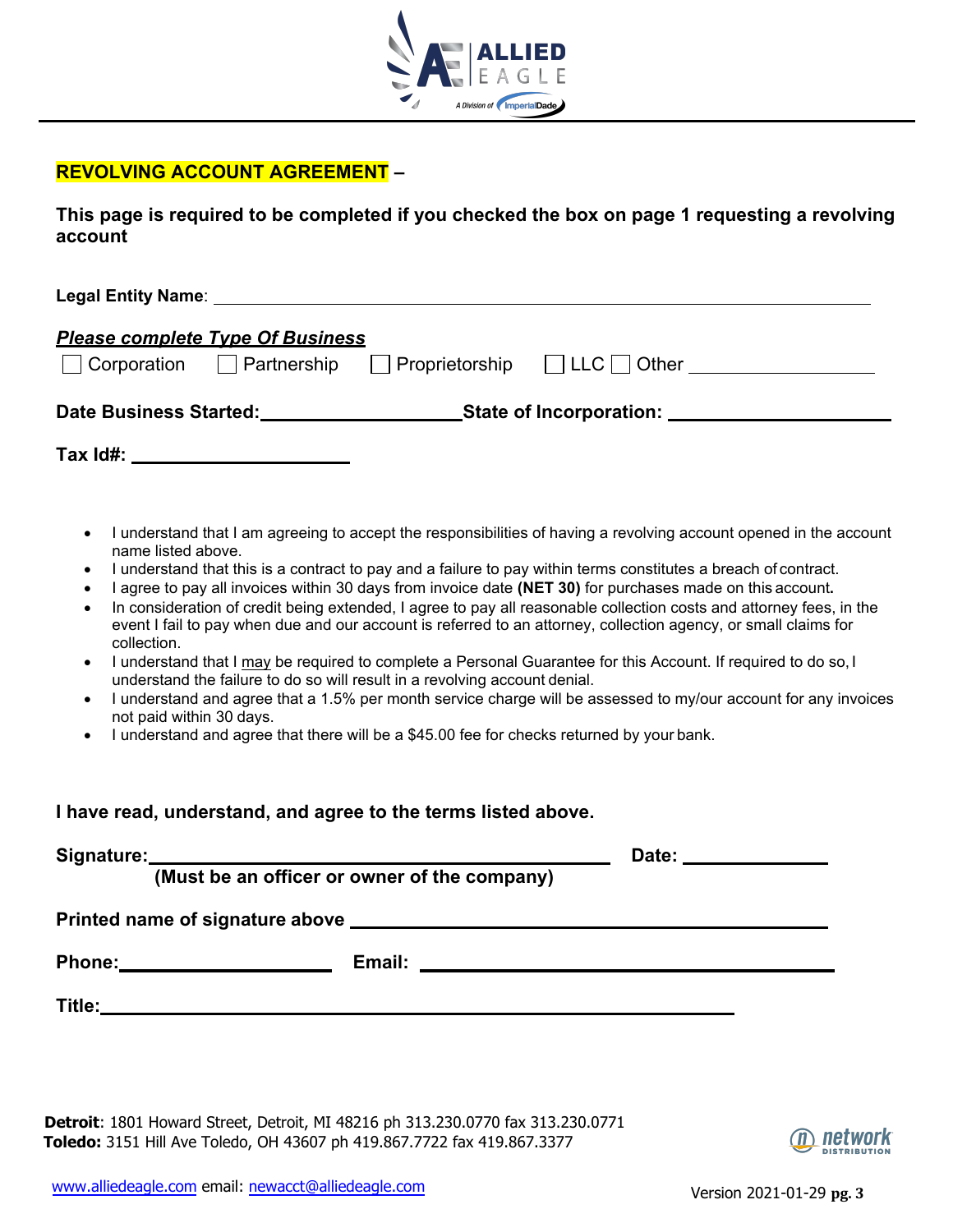

### **PAYMENT GUARANTEE**

|                                                                                                                      | residing at    |                                           |
|----------------------------------------------------------------------------------------------------------------------|----------------|-------------------------------------------|
| (Guarantor's name)                                                                                                   |                | (home address, city, state, zip)          |
| for good and valuable consideration, including the extension of credit, which I hereby acknowledge as having been    |                |                                           |
| received, do hereby personally guarantee and promise to pay any obligation to Allied Eagle Supply or its affiliate's |                |                                           |
| demand for any indebtedness of                                                                                       |                | to Allied Eagle Supply or its affiliates, |
| which may become due.                                                                                                | (Company name) |                                           |

This guarantee shall be a continuing and irrevocable guarantee and indemnity to Allied Eagle Supply or its affiliates.

I do hereby waive notice of default, non-payment and notice thereof and to jury trial and consent to all renewals and modifications of extension of credit.

| Date:                    |  |
|--------------------------|--|
| Signature:               |  |
| Printed Name:            |  |
| Social Security Number:  |  |
| Driver's License Number: |  |
| Telephone Number:        |  |
| Email:                   |  |
| <b>Bank Name:</b>        |  |
| <b>Account Number:</b>   |  |

**Detroit**: 1801 Howard Street, Detroit, MI 48216 ph 313.230.0770 fax 313.230.0771 **Toledo:** 3151 Hill Ave Toledo, OH 43607 ph 419.867.7722 fax 419.867.3377